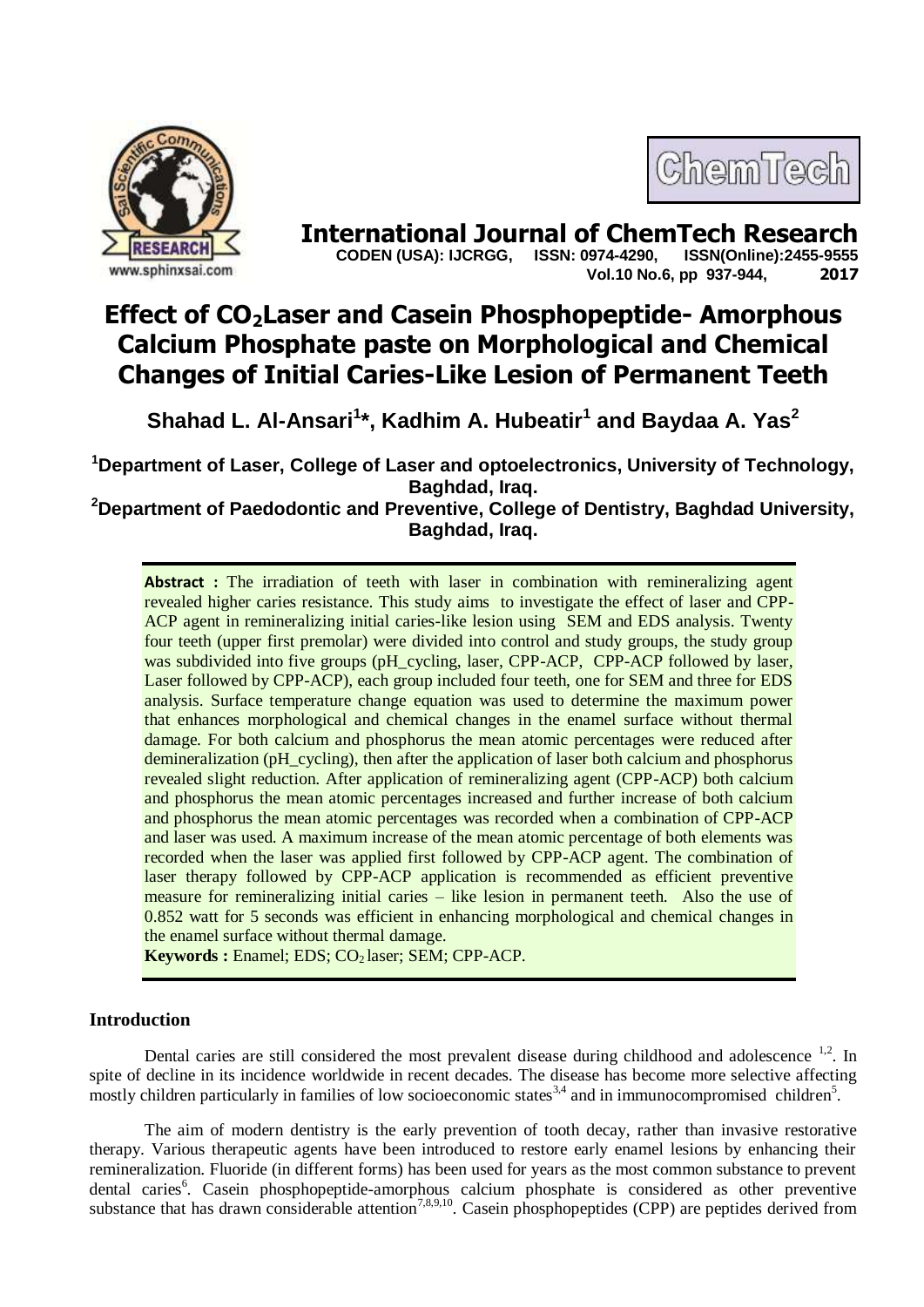the milk protein casein that are complexed with calcium and phosphate. Its role in remineralization of early carious lesions and increasing enamel microhardness has been confirmed by several studies <sup>11,12,13,14</sup>.

Another adjunct method in dental caries prevention is laser irradiation<sup>6,15</sup>. Since 1960s it had been demonstrated that the use of lasers can reduce the rate of sub surface demineralization of enamel<sup>15,16,17,18,19,20,21</sup>. Combination of laser irradiation with other remineralizing agents have been shown to further reduced enamel demineralization and improving its microhardness $^{15,21}$ .

In the light of these reflections, this study designed in order to assess the effect of  $CO<sub>2</sub>$  laser irradiation and CPP-ACP application on morphological features and chemical of initial caries- like lesion of permanent teeth.

## **Materials and Methods**

Twenty four upper first premolars extracted for orthodontic reasons were washed with de-ionized water, and to remove any debris each tooth was wiped with acetone, then stored in 20 ml of 0.1% thymol solution (wt./Vol) to prevent microbial growth. Teeth samples were kept in refrigerator at  $4^{\circ}$ C until use<sup>22</sup>. Samples were cleaned and polished using a slowly rotating conventional hand piece and de-ionized water and rubber cup with non fluoridated pumice. Teeth were wiped with acetone soaked cotton to remove any grassy pumice. Each tooth surface was examined under magnifying lens under good light to check if any crack or defect might be present

Twenty four teeth were divided into control and study groups, the control group included four teeth, Sound group (control) were stored in de-ionized water at temperature of 37°C in the incubator.

The study group was subdivided into five equal groups(four teeth in each group). The first study group was teeth that subjected to pH cycling to initiate artificial caries by following the procedure designed by Featherstone et al.<sup>23</sup>. The second study group was teeth that treated by CPP-ACP for four minutes by topical coating (8mg) placed in contact directly to the windows of buccal surfaces, then each tooth was rinsed for two minutes with de-ionized water. Teeth were re-stored in de-ionized water at temperature of 37˚C in the incubator, for the next day this procedure was repeated daily for one week. The third study group was teeth that treated by  $CO<sub>2</sub>$  laser with power of 0.852 watt for five seconds and the laser was directly irradiated the window on buccal surface. The fourth study group was teeth that treated by CPP-ACP followed by laser and the fourth study group was teeth that treated by Laser followed by CPP-ACP according to the procedure discuss above.

Then one sample from each group was tested by scanning electron microscopy, and three samples from each group were tested by energy dispersive spectroscopy, see figure (1).

Data analysis was performed by using SPSS (statistical package for social science) (version 21). Statistical tests used were two-way ANOVA, the confidence limit was accepted at 95% ( $p < 0.05$ ).

Surface temperature change equationwas used todetermine the power of laser that irradiated the enamel surface without any thermal damage<sup>24</sup>:

$$
H = \left\{ \frac{P(1 - r_f)}{A} \right\}
$$
  
\n
$$
T_{z,t} = \frac{2H}{K} \left\{ (\mathbf{x}t)^{\frac{1}{2}} \mathbf{i} \mathbf{erfc} \left( \frac{\mathbf{z}}{2\sqrt{\mathbf{x}t}} \right) \right\}
$$
 (2)

Where the "integral of the complimentary error function", ierfc , means:

$$
ierfc(u) = \frac{e^{u^2}}{\sqrt{\pi}} - u[1 - erf(u)] \tag{3}
$$

Where H is the surface power density, T is the temperature, x is the thermal diffusivity, t is the time, z is the Depth, A is the area, P is the power, and rf is the reflectivity.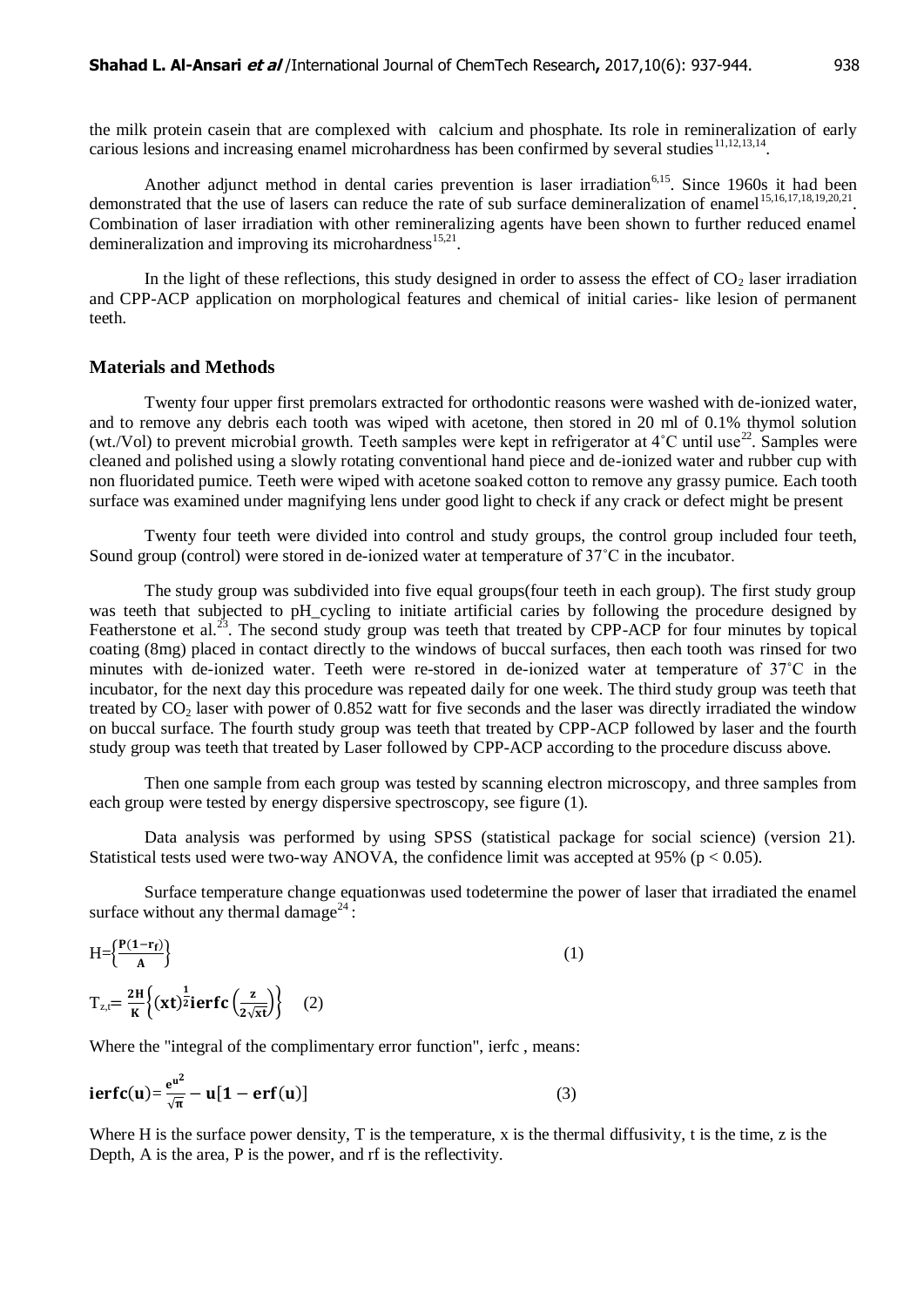

#### **Figure (1): Experimental Design**

## **Results**

#### **Energy Dispersive Spectroscopy analysis**

The experimental data obtained by EDS analysis for all groups regarding the atomic percentages of O, P and Ca are displayed in Table (1). The atomic percentage (at %) was used instead of weight percentage (wt %), because it is more convenient to consider the difference in the number of atoms, rather than their weight. In this way, we can better correlate any changes in tooth composition directly with the molecular or atomic structure. Therefore, all of our results for tooth composition are presented in atomic percentages<sup>25</sup>.

For both calcium and phosphorus the mean atomic percentage reduced after demineralization (pH\_cycling), then after application of laser there was a slight reduction in mean atomic percentage of both elements. Then after the application of the remineralizing agent (CPP-ACP) there was an increase in the mean atomic percentage of both elements that was further increased when a combination of CPP-ACP and laser was used. A maximum increase of the mean atomic percentage of both elements was recorded when the laser was applied first followed by CPP-ACP agent. For oxygen, results revealed that the mean atomic percentage of oxygen increased in demineralized group as compared to sound group with further slight increased in the lased group. Further progressive reduction was recorded for the atomic percentages of oxygen in the three remaining groups ( CPP-ACP, CPP-ACP followed by laser, Laser followed by CPP-ACP ). Statistical difference was not significant ( $p > 0.05$ ) for phosphorus, but highly significant ( $p < 0.01$ ) for both calcium and oxygen.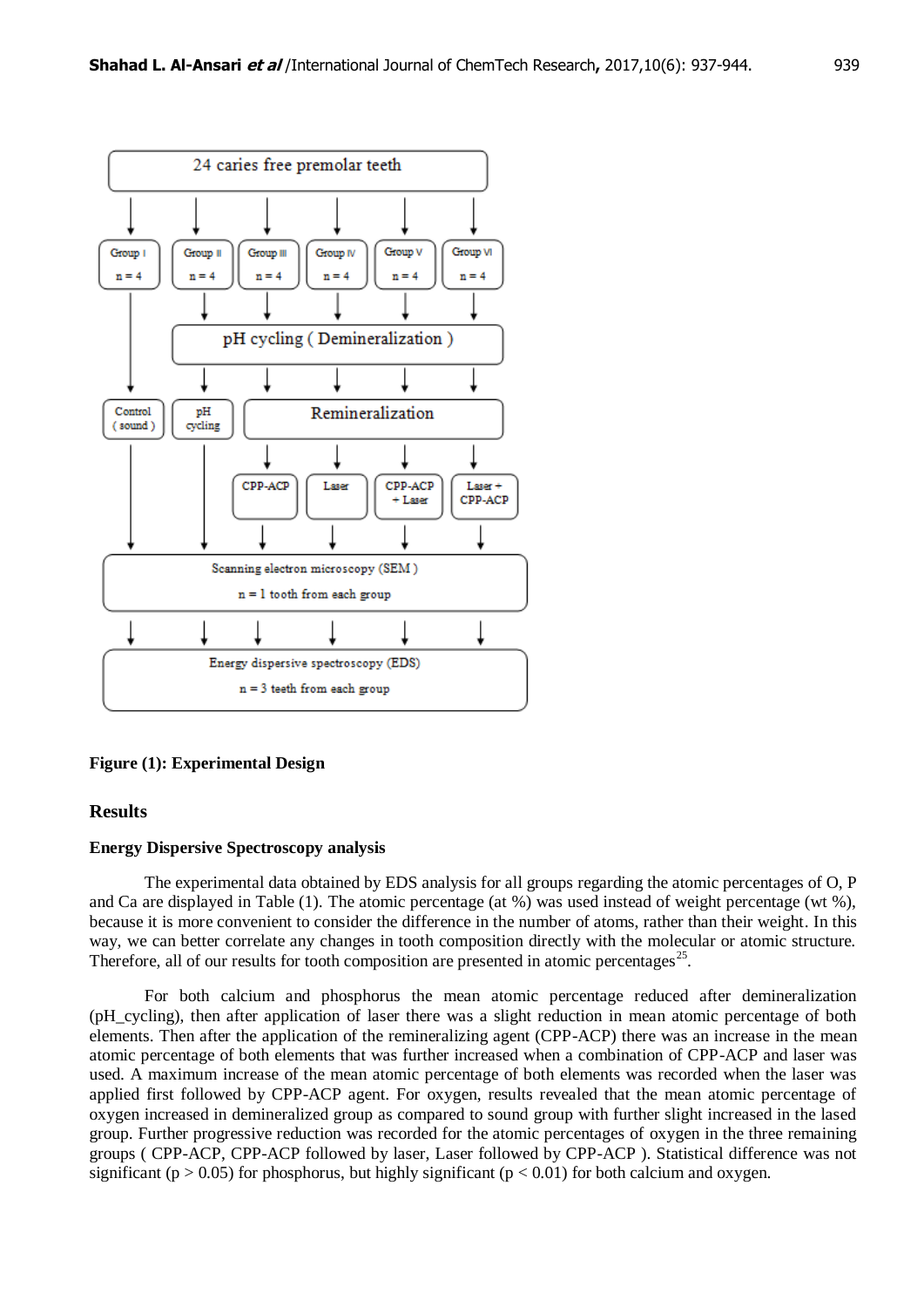| Group                           |                   | <b>Elements</b> |       |          |
|---------------------------------|-------------------|-----------------|-------|----------|
|                                 |                   | $\mathbf 0$     | P     | Ca       |
| <b>Sound</b>                    | Mean <sup>*</sup> | 63.25           | 14.32 | 22.44    |
|                                 | $\pm SD$          | 2.32            | 1.08  | 1.30     |
| pH                              | Mean <sup>*</sup> | 68.28           | 13.09 | 18.64    |
|                                 | $\pm SD$          | 2.05            | 2.59  | 0.59     |
| Laser                           | Mean <sup>*</sup> | 69.40           | 12.83 | 17.77    |
|                                 | $\pm SD$          | 3.66            | 1.07  | 2.60     |
| <b>CPP-ACP</b>                  | Mean <sup>*</sup> | 66.42           | 13.26 | 20.32    |
|                                 | $\pm SD$          | 3.40            | 1.34  | 2.10     |
| $\text{CPP-ACP} + \text{Laser}$ | Mean <sup>*</sup> | 59.60           | 14.36 | 26.04    |
|                                 | $\pm SD$          | 0.87            | 3.08  | 2.62     |
| <b>Laser+ CPP-ACP</b>           | Mean <sup>*</sup> | 52.76           | 16.25 | 30.99    |
|                                 | $\pm SD$          | 0.37            | 1.65  | 2.02     |
| F                               |                   | $25.663**$      | 1.048 | 16.509** |
| Df                              |                   | 5               | 5     | 5        |
| <b>P-value</b>                  |                   | 0.000           | 0.405 | 0.000    |

**Table (1) :Mean Values and Standard Deviations of Atomic Percentages for Each Element.**

**\*\* Highly significant (p< 0.01)**

 $\triangle$  sample size = 3

#### **Scanning Electron Microscopy examination:**

The images of scanning electron microscope show the structural change of enamel surface of each group as shown in figure (2). For sound enamel surface Figure (2a) scanning electron microscopic image demonstrating enamel prisms. Enamel surface devoid for any surface deposition or alteration. For Figure (2b) scanning electron microscopic image for enamel surface treated with pH-cycle showing ill defined enamel prisms ,losing their normal architecture with destruction of prismatic sheath and interprismatic substance. Regarding Figure (2c) scanning electron microscopic image of enamel surface treated with CPP-ACP demonstrating deposition of few scattered granules particle of mineral crystals and globule with a crack line seems to be coated with amorphous minerals. Eroded area on enamel surface can be detected. Figure (2d) scanning electron microscopic image of enamel surface irradiated with  $CO<sub>2</sub>$  laser showing melted area as a holes and fine cracks can be defined. Relatively some smooth area can be seen. While Figure (2e) scanning electron microscopic image of enamel surface treated with a combined application of CPP-ACP followed by CO<sup>2</sup> laser demonstrating an area with smooth, homogeneous surface, while others show globular crystals. Presence of few enamel prisms can be detected. Figure (2f) scanning electron microscopic image of enamel surface treated with a combination of  $CO<sub>2</sub>$  laser followed by application of CPP-ACP shows areas of a coalescing of deposit globules of mineral crystals in a linear manner.





 $00C$  SEI WD = 29.8 20.0 kV X 1.0 **(a) (b)**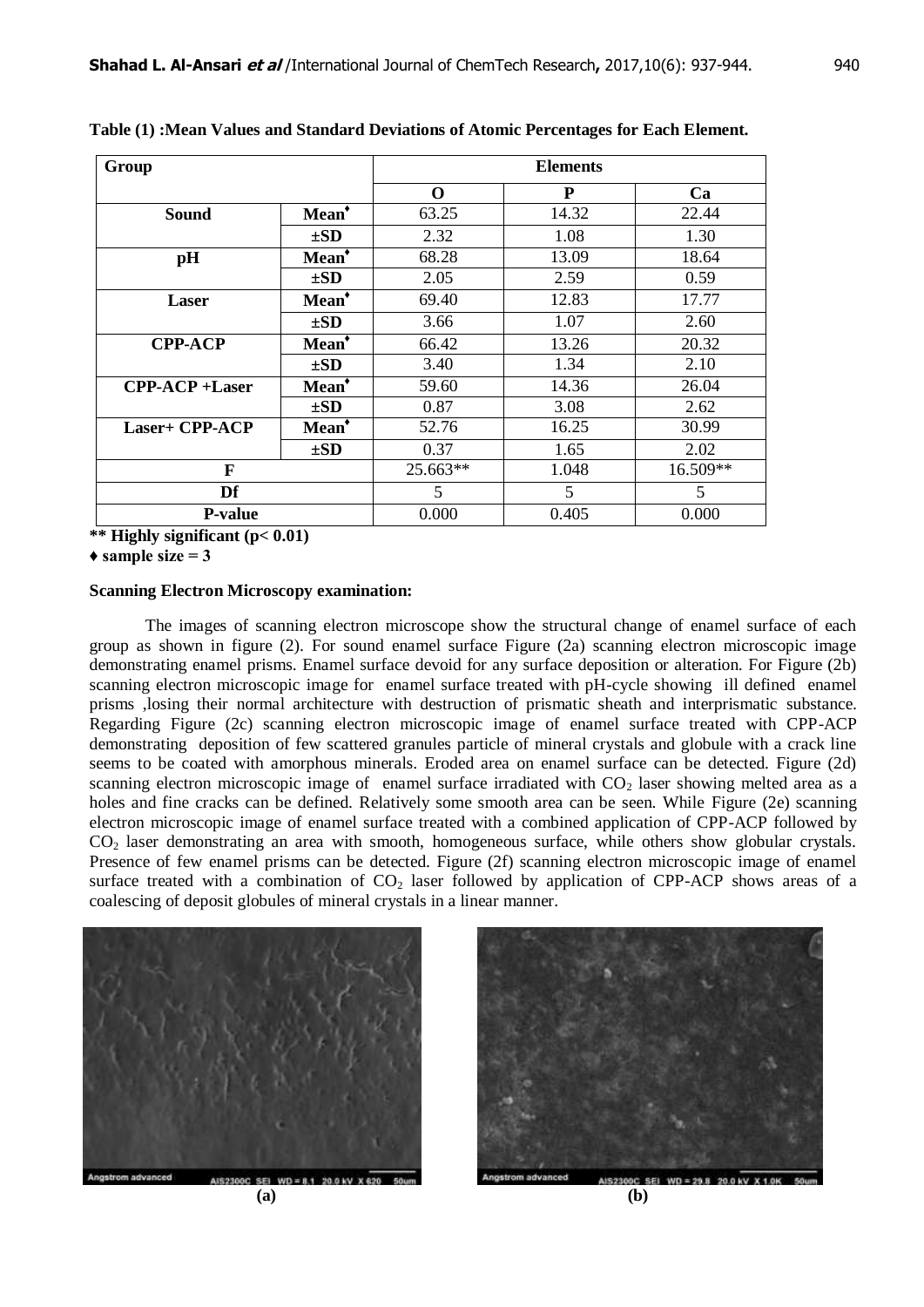

**Figure(1): SEM image (a):surface of sound enamel ,(b): surface of enamel after PH cycling , (c): surface of enamel after treated by CPP-ACP , (d): surface of enamel after treated by CO<sup>2</sup> laser of 0.852 watt, (e) surface of enamel after treated by CPP-ACP followed by CO2 laser , (f): surface of enamel after treated by CO2 laser followed by CPP-ACP**.

## **Discussion**

In the current study data obtained by EDS analysis revealed that both calcium and phosphorous mean atomic percentages reduced after the teeth were subjected to pH\_cycling (de- and remineralization sequence) as compared to control ( sound teeth). This is because any reduction in the PH of the surrounding environment below the critical pH that is about 5.5 this will create an acidic media that cause outward movement of tooth minerals (calcium and phosphorous) that constituted enamel hydroxyapatite crystals leaving behind micropores or microspaces<sup>26</sup> and this is confirmed by SEM micrograph for demineralzed enamel surface.

When teeth were irradiated with  $CO<sub>2</sub>$  laser there was a reduction in both calcium and phosphorous mean atomic percentages as compared with demineralized teeth. This finding was inconsistent with that of Aminabadi et al.  $(2015)^{15}$  study who found an increase in calcium and phosphate mean weight percentages after lasing as compared to demineralzed group. This is probably because when teeth were irradiated with laser there is an interaction between light and biological constituents of enamel. In case of absorption by dental enamel, the irradiated energy is converted directly into heat<sup>25</sup>. As a result of heat generation melting and re-solidification processes will occur with formation of holes (microspaces) on the enamel surface and this is confirmed by SEM  $\text{micrograph}^{27}$ . This melting process with the formation of microspaces might affect calcium and phosphorous ions level in the outer enamel surface.

After application of CPP-ACP agent (Remineralizing agent) both calcium and phosphorous mean atomic percentages increased as compared with demineralzed and lased groups probably due to deposition calcium and phosphorous ions on enamel surface and subsurface layers, and thereby, formation of hydroxyapatite crystals<sup>28,29</sup>. In addition the presence of CPP prevents rapid transformation of calcium phosphate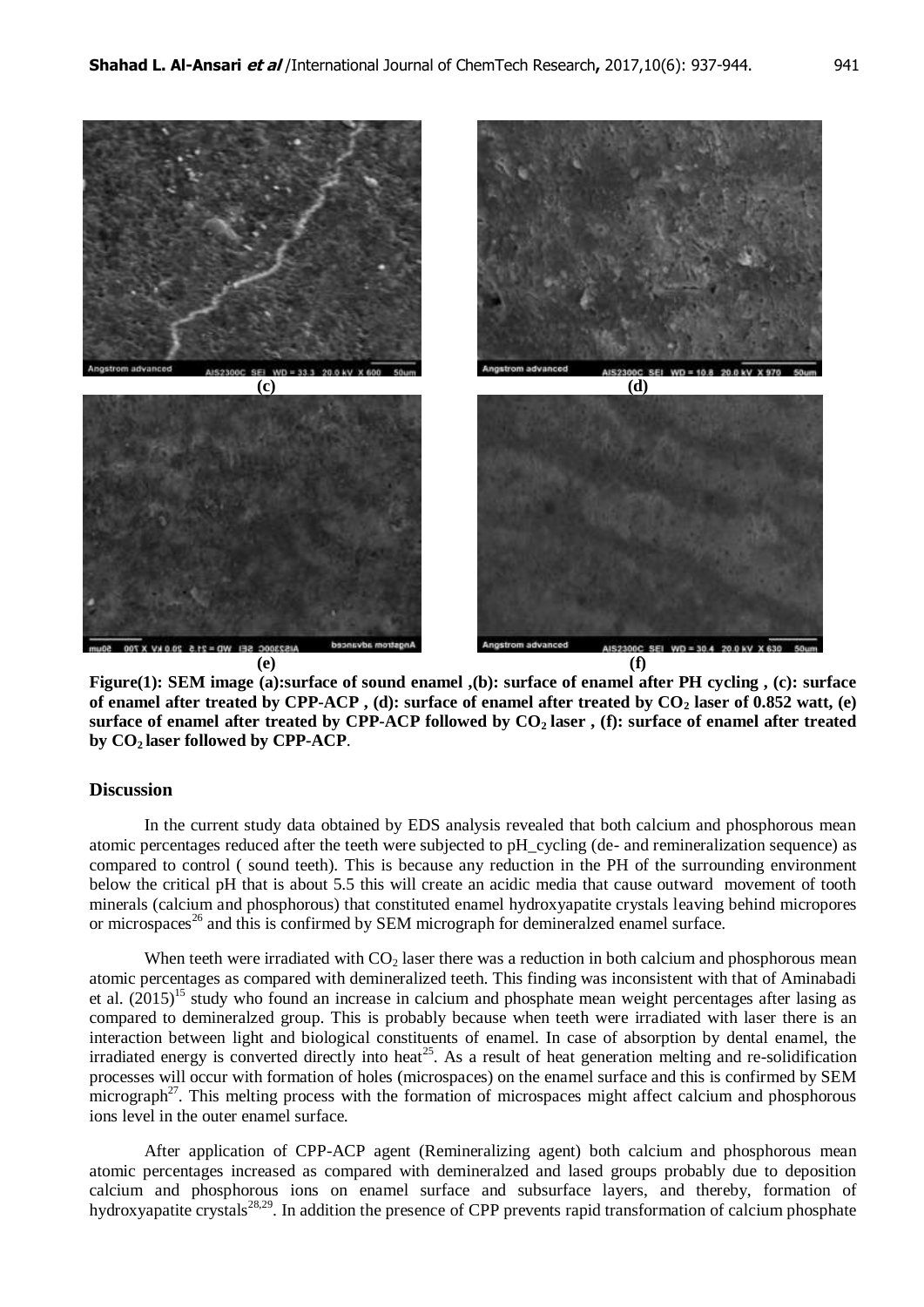phase; thus, the ions will be stabilized and maintained in close proximity to enamel lesion thereby decreasing demineralization and enhancing remineralization of enamel lesions<sup>30</sup>. Also, this is further confirmed by SEM micrograph that demonstrated the presence of granules of mineral crystals with the crack line covered with amorphous minerals. Also, this finding was recorded by Aminabadi el at.  $(2015)^{15}$ .

Also results revealed that enamel samples treated with CPP-ACP agent followed by laser showed further increase in calcium and phosphorous mean atomic percentages as compared to the previous four groups. This is possibly due to the synergistic effect of both CPP-ACP agent and laser in remineralizing the initial caries-like lesion as discussed previously. Also, this is confirmed by SEM micrograph that revealed smooth and homogenous surface with globular crystals. The same finding was also recorded by Aminabadi el at.  $(2015)^{15}$ .

Finally, when teeth were irradiated with  $CO<sub>2</sub>$  laser first, followed by CPP-ACP agent application maximum increase in calcium and phosphorous mean atomic percentages was reached probably because when laser applied first it creates holes in addition to microspaces that would be filled with calcium and phosphorous ions that are provided by CPP-ACP agent<sup>15</sup>. Also, this is supported by SEM micrograph. Nearly the same finding was recorded by Khamaeel  $(2013)^{31}$  study. In this study, she found an increase in fluoride uptake by enamel surface when laser was applied before the reminaralizing agent (NaF and APF) as compared to the groups in which reminaralizing agents were applied first then irradiation was used.

It is worth to mention that enamel is composed almost exclusively (more than 95 wt%) of hydroxyapatite crystals<sup>32</sup>. However, these inorganic components representing only 87% of the total volume that means 13% of the volume of enamel is composed of organic material (matrix). This organic, protein-rich matrix is mainly water (11% of the total volume of enamel)<sup>33</sup>. Therefor, the melting process caused by laser might cause evaporation of water that lead to the formation of holes on the enamel surface (which is confirmed by SEM micrograph).

Also results revealed that the atomic percentages of oxygen increased and decreased in an adverse direction to that of calcium and phosphorous atomic percentages. In fact, this is difficult to be explained because the exact chemical compounds or enamel crystals that would be formed after application of laser and CPP-ACP agent is not exactly known. However, since the EDS analysis was used that express the elements in enamel surface in atomic percentage, therefore the increase in percentage of one element would affect the percentages of other elements in the chemical compounds to achieve balanced chemical compounds and also the total percentage doesn't exceed 100%.

It is recommended that more advanced technologies that revealed crystallographic and chemical changes that occur after application of laser and remineralization agent is advocated to be used in the future studies.

Also, SEM image showed that the surface of enamel treated by  $CO<sub>2</sub>$  laser first followed by CPP-ACP was smoother than other groups because new hydroxyapatite and fluorapatite crystals are formed on the enamel surface, coating the cracks to form a smoother surface<sup>15</sup>.

### **Conclusion**

The results of this study suggested that the irradiation of  $CO<sub>2</sub>$  laser at power of 0.852 watt to the enamel before the application of CPP-ACP agent was significant higher than after them or were used with unlased enamel .

## **References**

- 1. Ana PA, Bachmann L,Zezell DM. Lasers effects on enamel for caries prevention. Laser Physics, 2006, 16; 865– 875.
- 2. Rodrigues LK, Santos MN, Pereira D, Assaf AV,Pardi V. Carbon dioxide laser in dental caries prevention. J. Dent., 2004, 32; 531–540.
- 3. Gillcrist JA, Brumley DE,Blackford JU. Community socioeconomic status and children's dental health. J. Am. Dent. Assn., 2001, 132; 216–222.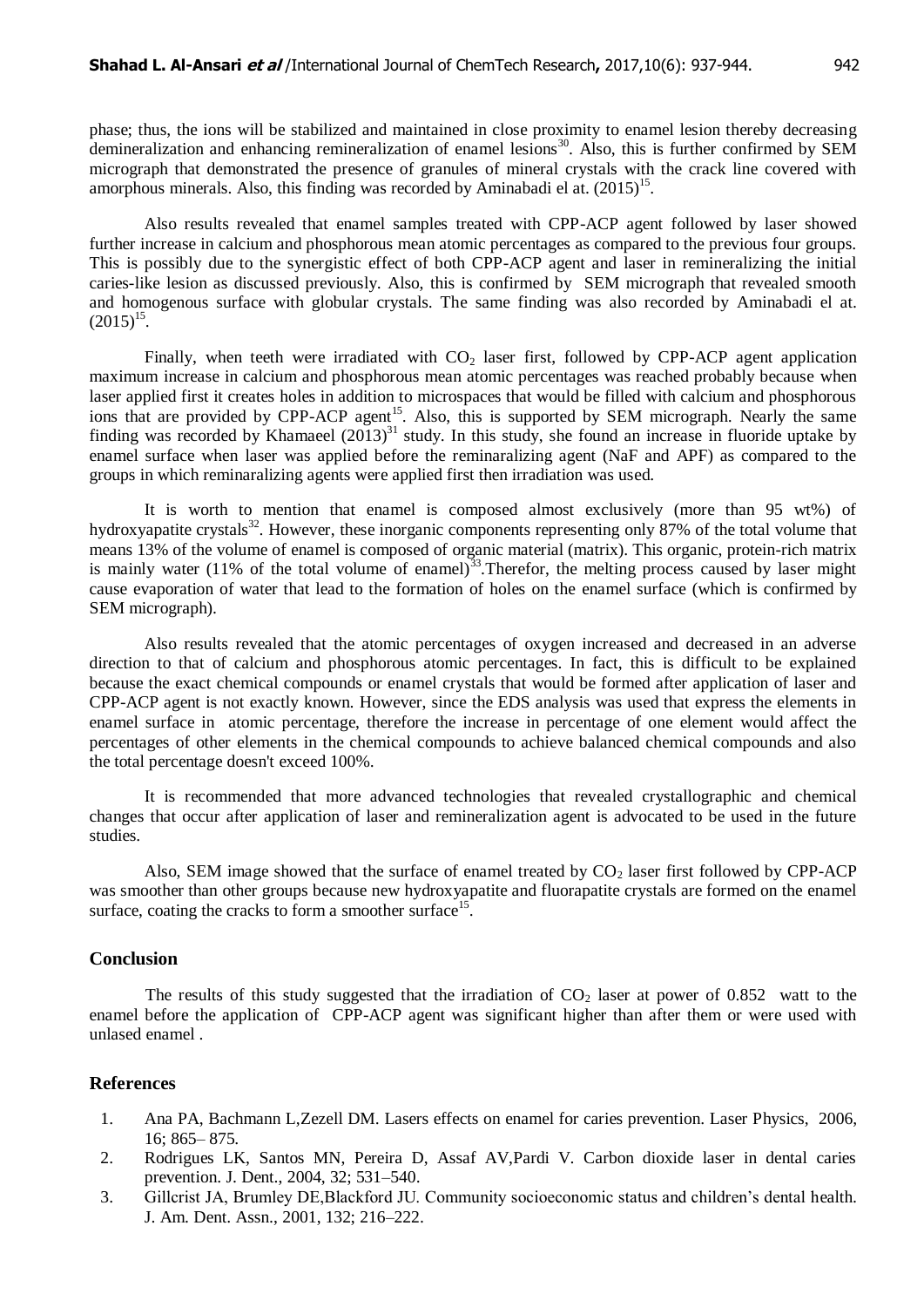- 4. Tinanoff N. Introduction to the Early Childhood Caries Conference: initial description and current understanding. Comm. Dent. Oral Epidemiol.,1998, 26; 5–7.
- 5. Hicks MJ, Flaitz CM, and Carter AB. Dental caries in HIV-infected children: a longitudinal study. Pediatr. Dent., 2000, 22; 359–364.
- 6. Ten Cate JM. In vitro studies on the effects of fluoride on de- and remineralization. J Dent Res., 1990, 69; 614-619.
- 7. Yamaguchi K, Miyazaki M, Takamizawa T, Inage H, Moore BK. Effect of CPP-ACP paste on mechanical properties of bovine enamel as determined by an ultrasonic device. J Dent., 2006, 34; 230- 236.
- 8. OshiroM,Yamaguchi K, Takamizawa T, Inage H, Watanabe T, Irokawa A. Effect of CPPACP paste on tooth mineralization: an FE-SEM study. J Oral Sci., 2007,49; 115-120.
- 9. Ramalingam L, Messer LB,Reynolds EC. Adding casein phosphopeptide amorphous calcium phosphate to sports drinks to eliminate in vitro erosion. Pediatr Dent., 2005, 27; 61-67.
- 10. Rahiotis C,Vougiouklakis G. Effect of a CPP-ACP agent on the demineralization and remineralization of dentin in vitro. J Dent., 2007, 35; 695-698.
- 11. Bayrak S, Tunc ES, Sonmez IS, EgilmezT, Ozmen B. Effects of casein phosphopeptide-amorphous calcium phosphate (CPP-ACP) application on enamel microhardness after bleaching, American Journal of Dentistry, 2009, 22; 393-396.
- 12. Rirattanapong P, Vongsavan K, Surarit R, Tanaiutchawoot N, Charoenchokdilok V, Jeansuwannagorn S, Yoddee M. Effect of various forms of calcium in dental products on human enamel microhardness in vitro, Southeast Asian J Trop Med Public Health, 2012, 43; 1053-1058.
- 13. Taranath A, Pai D, Chakravarthy K. The role of casein phosphopeptide-amorphous calcium phosphate products in remineralization of incipient enamel lesions and its substantivity[.J Exp Integr Med.](http://www.scopemed.org/?jid=4), 2014, 4; 67-70.
- 14. Pishehvar L, Mazaheri R, Mirzakhani M, Nazari MH, Ranjbaran FS. Comparison Study on Casein Phosphopeptide-Amorphous Calcium Phosphate Paste and Fluoride Gel on Remineralization of Demineralized Enamel Lesions. Journal of Dental School, 2015, 33; 80-87.
- 15. Aminabadi N, Najafpour E, Samiei M, Erfanparast L, Anoush S, Jamali Z, Pournaghi-Azar F, Ghertasi-Oskouei S. Laser-Casein phosphopeptide effect on remineralization of early enamel lesions in primary teeth. J Clin Exp Dent., 2015, 7; 261-267.
- 16. Abdulrazzak, F. H., 2016. Enhance photocatalytic activity of TiO2 by carbon nanotubes, International Journal of ChemTech Research, 9: 431-443.
- 17. Karam, F. F.; Hussein, F. H.; Baqir, S. J.; Alkaim, A. F., 2016. Optimal conditions for treatment of contaminated waters with anthracene by Fenton processes in close system reactor, Journal of Chemical and Pharmaceutical Science, 9: 1111-1115.
- 18. Kamil, A. M.; Mohammed, H. T.; Alkaim, A. F.; Hussein, F. H., 2016. Adsorption of Congo red on multiwall carbon nanotubes: Effect of operational parameters, Journal of Chemical and Pharmaceutical Sciences, 9: 1128-1133.
- 19. Raheem, R. A.; Al-gubury, H. Y.; Aljeboree, A. M.; Alkaim, A. F., 2016. Photocatalytic degradation of reactive green dye by using Zinc oxide, journal of Chemical and Pharmaceutical Science, 9: 1134- 1138.
- 20. Al-Terehi, M.; Zaidan, H. K.; Al-Mamoori, A. M. J.; Al-Saadi, A. H.; Harjan, I., 2015. Effective of different factors on trace elements concentrations in Iraqi lactating mother'smilk, International Journal of PharmTech Research, 8: 151-157. 30. Hadi, A. G.; Humedy, E. H.; Saddam, N. S.; Abd-Alameer, F. S., 2016. Spectrophotometric study of complex formation between hematoxylin and Al3+ and Fe3+ ions, International Journal of PharmTech Research, 9: 292-298.
- 21. Giselle RD, Edson AP,Luı´s ES, Ana MD, Airton AM, Danilo AD, Cristina P, Aldo BJ.Dental Enamel Irradiated with Infrared Diode Laser and Photoabsorbing Cream: Part 1—FT- Raman Study.Photomedicine and Laser Surgery, 2009,27; 499–507.
- 22. Barbakow F, Sener B, Lutz F. Dissolution of phosphorus from human enamel pretreated in vitro using SnF2 stabilized with amine fluoride. Clin Prev Dent., 1987, 9; 3-6.
- 23. FeatherstoneJD, O'ReillyMM, ShariatiM, Brugler S. Enhancement of remineralization in vitro and in vivo. In: Leach SA. Factors relating to demineralisation and remineralisation of the teeth.Oxford: IRL Press, 1986 , 23-34.
- 24. Wilson J, Hawkes JFB. Laser principles and applications, First published, Prentice Hall International, UK 1987, 168-171 .